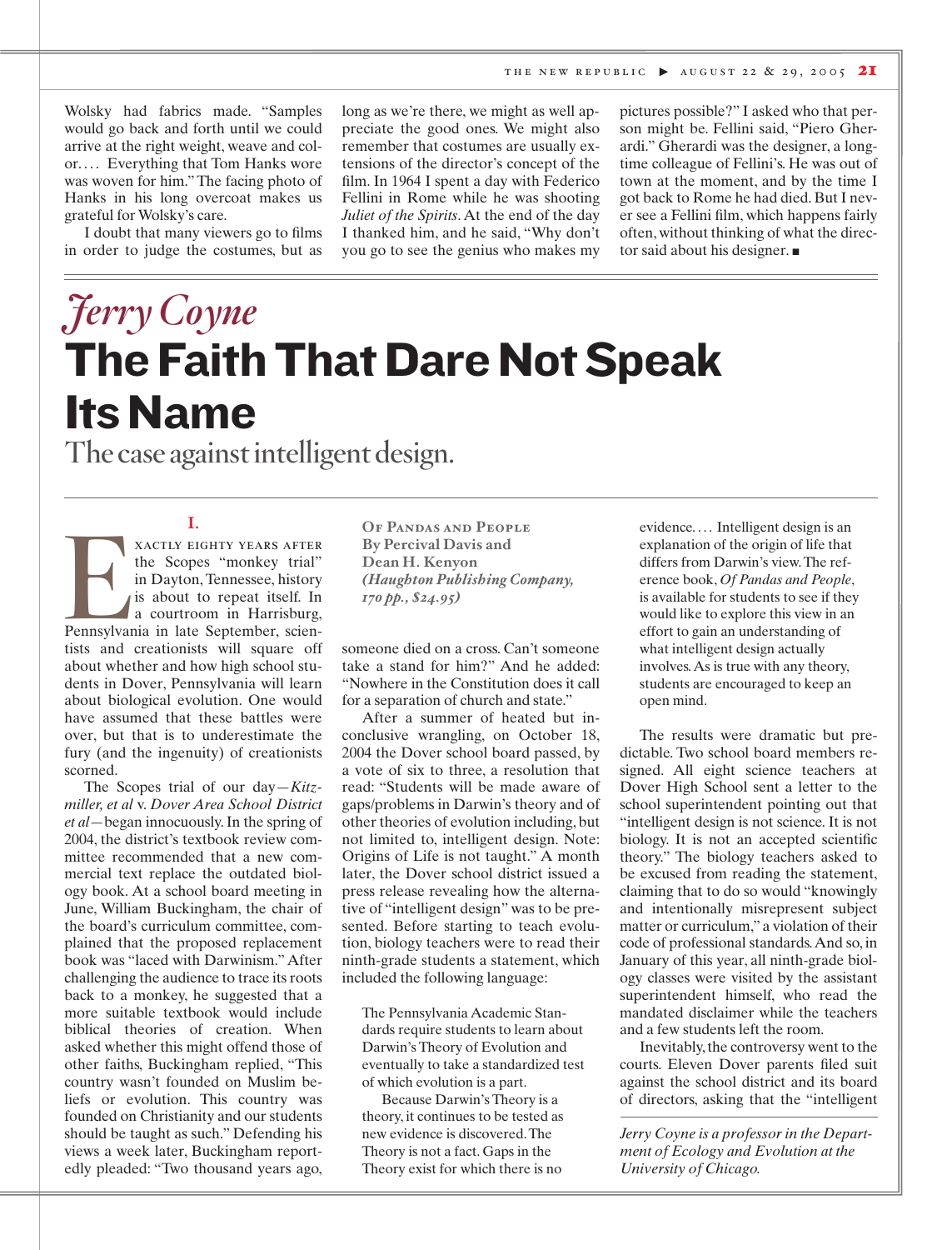design" policy be rescinded for fostering "excessive entanglement of government and religion, coerced religious instruction, and an endorsement by the state of religion over non-religion and of one religious viewpoint over others." The plaintiffs are represented by the Philadelphia law firm of Pepper Hamilton, the Pennsylvania American Civil Liberties Union, and Americans United for Separation of Church and State; the defendants, by the Thomas More Law Center, a conservative Christian organization in Ann Arbor, Michigan.

WWW a seemingly inoffensive<br>
statement? Who could<br>
"keep[ing] an open mind" and examina seemingly inoffensive statement? Who could possibly object to students ing a respectable-sounding alternative to evolution? Isn't science about testing theories against each other? The furor makes sense only in light of the tortuous history of creationism in America. Since it arose after World War I, Christianfundamentalist creationism has undergone its own evolution, taking on newer forms after absorbing repeated blows from the courts. "Intelligent design," as I will show, is merely the latest incarnation of the biblical creationism espoused by William Jennings Bryan in Dayton. Far from a respectable scientific alternative to evolution, it is a clever attempt to sneak religion, cloaked in the guise of science, into the public schools.

The journey from Dayton to Dover was marked by a series of legal verdicts, only one of which, the Scopes trial, favored creationism. In 1925, John Scopes, a high school teacher, was convicted of violating Tennessee's Butler Act, which prohibited the teaching of "any theory that denies the Story of Divine Creation of Man as taught in the Bible, and to teach instead that man has descended from a lower order of animal." The verdict was reversed on a technicality (the judge, instead of the jury, levied the \$100 fine), so the case was never appealed. In the wake of Scopes, anti-evolution laws were passed in Mississippi and Arkansas, adding to those passed by Florida and Oklahoma in 1923. Although these laws were rarely enforced, evolution nonetheless quickly disappeared from most high school biology textbooks because publishers feared losing sales in the South, where anti-evolution sentiment ran high.

In 1957, the situation changed. With the launch of Sputnik, Americans awoke to find that a scientifically advanced Soviet Union had beaten the United States into space.This spurred rapid revisions of science textbooks, some emphasizing biological evolution. But the anti-evolution statutes were still in force, and so some teachers using newer books were violating the law. One of these teachers, Susan Epperson, brought suit against the state of Arkansas for violating the Establishment Clause. She won the right to teach evolution, and *Epperson* v. *Arkansas* was upheld by the United States Supreme Court in 1968, only a year after Tennessee finally rescinded the Butler Act. Finally it was legal to teach evolution everywhere in America.

THE OPPONENTS OF EVOLUTION<br>proceeded to re-think their<br>strategy, deciding that if they<br>could not beat scientists, they<br>would join them. They thus recast themproceeded to re-think their strategy, deciding that if they could not beat scientists, they selves as "scientific creationists," proposing an ostensibly non-religious alternative to the theory of evolution that might be acceptable in the classroom. But the empirical claims of scientific creationism—that the Earth is young (6,000 to 10,000 years old), that all species were created suddenly and simultaneously, that mass extinctions were caused by a great worldwide flood—bore a suspicious resemblance to creation stories in the Bible.This strategy was devised largely by Henry Morris, an engineering professor who headed the influential Institute for Creation Research in San Diego and helped to write the textbook *Scientific Creationism*. The book came in two versions: one purged of religious references for the public schools, the other containing a scriptural appendix explaining that the science came from interpreting the Bible literally.

Scientific creationism proved a bust for two reasons. First, the "science" was ludicrously wrong. We have known for a long time that the Earth is 4.6 billion years old (the 6,000- to 10,000-year claim comes from biblical statements, including toting up the number of "begats") and that species were not created suddenly or simultaneously (not only do most species go extinct, but various groups appear at different times in the fossil record), and we have ample evidence for species' changing over time, as well as for fossils that illustrate large morphological transformations. Most risible was *Scientific Creationism*'s struggle to explain the geological record as a result of a great flood:

according to its account, "primitive" organisms such as fish would be found in the lowest layers, while mammals and more "advanced" species appeared in higher layers because they climbed hills and mountains to escape the rising waters.Why dolphins are found in the upper strata with other mammals is one of many facts that this ludicrous fantasy fails to explain.

Scientific creationism also came to grief because its advocates did not adequately hide its religious underpinnings. In 1981, the Arkansas legislature passed an "equal time" bill mandating balanced treatment for "evolution science" and "creation science" in the classroom. The bill was quickly challenged in federal court by a group of religious and scientific plaintiffs led by a Methodist minister named William McLean. The defense was easily outgunned, with Judge William Overton quickly spotting biblical literalism underlying the scientificcreationist arguments. In a landmark opinion (and a masterpiece of legal argument), Overton ruled in *McLean* v. *Arkansas Board of Education* that the balanced-treatment act was unconstitutional, asserting that it violated the Establishment Clause in three ways: it lacked a secular legislative purpose, its primary effect was to advance religion, and it fostered excessive government entanglement with religion.

*McLean* v. *Arkansas Board of Education* began a string of legal setbacks for scientific creationists. Five years later, in *Edwards* v. *Aguillard*, the Supreme Court held that Louisiana's "Creationism Act"—an act that required the teaching of evolution in public schools to be balanced by instruction in "creation science"—was unconstitutional. In the last two decades, federal courts have also used the First Amendment to allow schools to prohibit teaching creationism and to ban school districts from requiring teachers to read evolution disclaimers similar to the one used in Dover, Pennsylvania.To get around these rulings, schools in Alabama, Arkansas, and Georgia began pasting warning stickers in biology textbooks, as if learning about evolution could endanger one's mental health. A recent specimen from Cobb County, Georgia reads: "This textbook contains material on evolution. Evolution is a theory, not a fact, regarding the origin of living things. This material should be approached with an open mind, studied carefully and critically considered."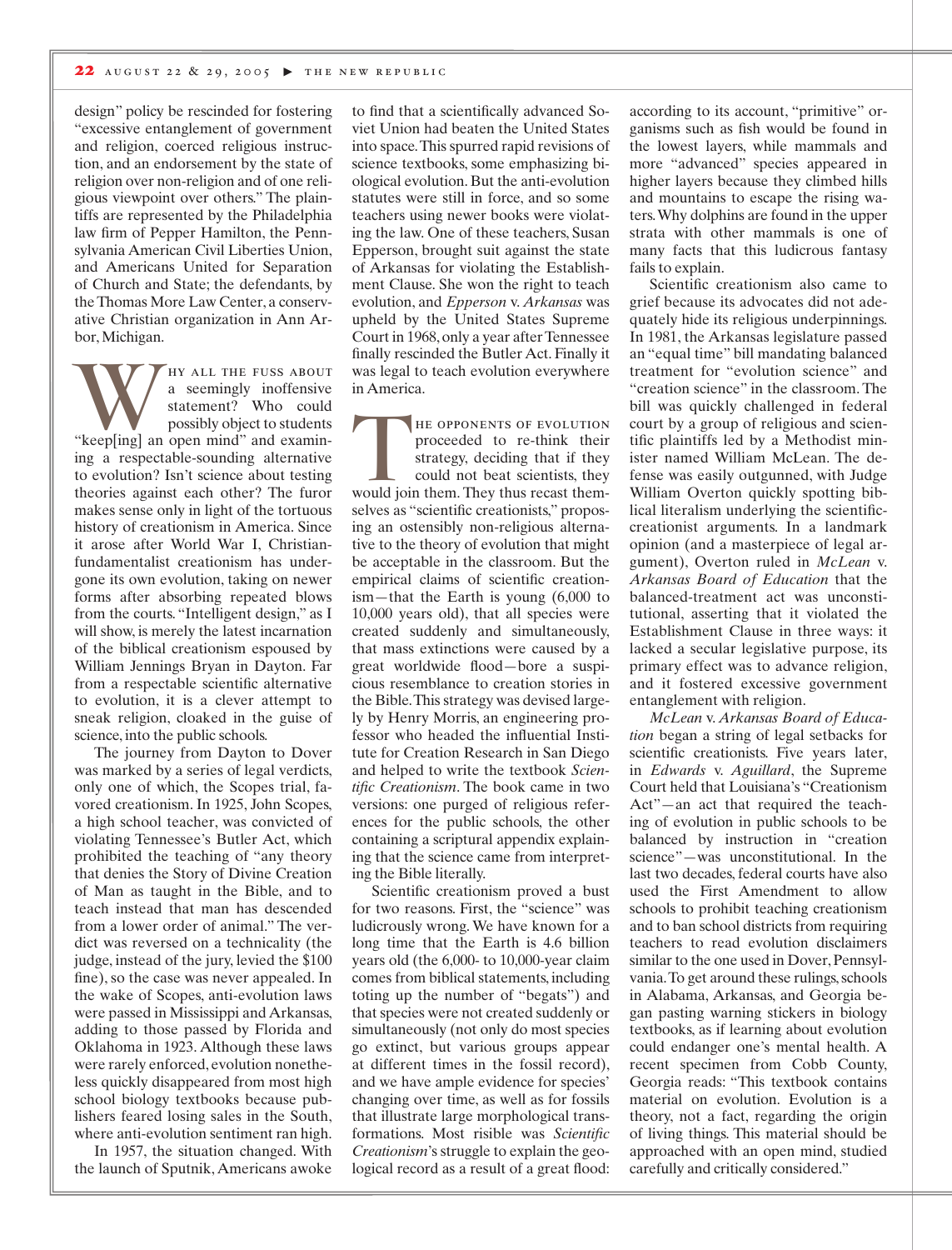To laypeople—particularly those unfamiliar with the scientific status of evolution, which is actually a theory *and* a fact—the phrasing may seem harmless. But in 2005 a federal judge ordered the stickers removed. By singling out evolution as uniquely controversial among scientific theories, the stickers catered to religious biases and thus violated the First Amendment.

But the creationists did not despair. They are animated, after all, by faith. And they are very resourceful. They came up with intelligent design.

## **II.**

IMPINTELLIGENT DESIGN, OR ID, IS<br>the latest pseudoscientific incar-<br>nation of religious creationism,<br>cleverly crafted by a new group of<br>enthusiasts to circumvent recent legal rentelligent design, or ID, is the latest pseudoscientific incarnation of religious creationism, cleverly crafted by a new group of strictions. ID comes in two parts.The first is a simple critique of evolutionary theory, to the effect that Darwinism, as an explanation of the origin, the development, and the diversity of life, is fatally flawed. The second is the assertion that the major features of life are best understood as the result of creation by a supernatural intelligent designer. To understand ID, then, we must first understand modern evolutionary theory (often called "neo-Darwinism" to take into account post-Darwinian modifications).

It is important to realize at the outset that evolution is not "just a theory." It is, again, a theory *and* a fact. Although non-scientists often equate "theory" with "hunch" or "wild guess," the Oxford English Dictionary defines a scientific theory as "a scheme or system of ideas or statements held as an explanation or account of a group of facts or phenomena; a hypothesis that has been confirmed or established by observation or experiment, and is propounded or accepted as accounting for the known facts." In science, a theory is a convincing explanation for a diversity of data from nature. Thus scientists speak of "atomic theory" and "gravitational theory" as explanations for the properties of matter and the mutual attraction of physical bodies. It makes as little sense to doubt the factuality of evolution as to doubt the factuality of gravity.

Neo-Darwinian theory is not one proposition but several. The first proposition is that populations of organisms have evolved. (Darwin, who used the word "evolved" only once in *On the Origin of Species*, called this principle "descent with modification.") That is, the species on earth today are the descendants of other species that lived earlier, and the change in these lineages has been gradual, taking thousands to millions of years. Humans, for example, evolved from distinctly different organisms that had smaller brains and probably lived in trees.

The second proposition is that new forms of life are continually generated by the splitting of a single lineage into two or more lineages.This is known as "speciation." About five million years ago, a species of primates split into two distinct lineages: one leading to modern chimpanzees and the other to modern humans. And this ancestral primate itself shared a common ancestor with earlier primates, which in turn shared a common ancestor with other mammals.The earlier ancestor of all mammals shared an even earlier ancestor with reptiles, and so on back to the origin of life. Such successive splitting yields the common metaphor of an evolutionary "tree of life," whose root was the first species to arise and whose twigs are the millions of living species. Any two extant species share a common ancestor, which can in principle be found by tracing that pair of twigs back through the branches to the node where they meet. (Extinction, of course, has pruned some branches—pterodactyls, for example—which represent groups that died off without descendants.) We are more closely related to chimpanzees than to orangutans because our common ancestor with these primates lived five million versus ten million years ago, respectively. (It is important to note that although we share a common ancestor with apes, we did not evolve from living apes, but from apelike species that no longer exist. Similarly, I am related to my cousin, but the ancestors we share are two extinct grandparents.)

The third proposition is that most (though not all) of evolutionary change is probably driven by natural selection: individuals carrying genes that better suit them to the current environment leave more offspring than individuals carrying genes that make them less adapted. Over time, the genetic composition of a population changes, improving its "fit" to the environment. This increasing fit is what gives organisms the appearance of design, although, as we shall see, the "design" can be flawed.

These three propositions were first articulated in 1859 by Darwin in *On* *the Origin of Species*, and they have not changed substantially, although they have been refined and supplemented by modern work. But Darwin did not propose these ideas as pure "theory"; he also provided voluminous and convincing evidence for them. The weight of this evidence was so overwhelming that it crushed creationism. Within fifteen years, nearly all biologists, previously adherents of "natural theology," abandoned that view and accepted Darwin's first two propositions. Broad acceptance of natural selection came much later, around 1930.

The overwhelming evidence for evolution can be found in many books (and on many websites). Here I wish to present just a few observations that not only support the neo-Darwinist account, but in so doing refute the alternative theory of creationism—that God specially created organisms and their attributes. Given the similarity between the claims of intelligent design and creationism, it is not surprising that these observations also refute the major tenets of ID.

THE FOSSIL RECORD IS THE<br>
most obvious place to search<br>
for evidence of evolution. Al-<br>
though the record was sparse<br>
in Darwin's time, there were already findmost obvious place to search for evidence of evolution. Although the record was sparse ings that suggested evolution. The living armadillos of South America bore a striking resemblance to fossil glyptodonts, extinct armored mammals whose fossils occurred in the same area. This suggested that glyptodonts and armadillos shared a common South American ancestry. And the record clearly displayed changes in the forms of life existing over large spans of time, with the deepest and oldest sediments showing marine invertebrates, with fishes appearing much later, and still later amphibians, reptiles, and mammals (along with the persistence of some groups found in earlier stages). This sequence of change was in fact established by creationist geologists long before Darwin, and was often thought to reflect hundreds of acts of divine creation. (This does not exactly comport with the account given in Genesis.)

Yet evolution predicts not just successions of forms, but also genetic lineages from ancestors to descendants. The absence of such transitional series in the fossil record bothered Darwin, who called this "the most obvious and serious objection that can be urged against the theory." (He attributed the missing links, quite reasonably, to the imperfection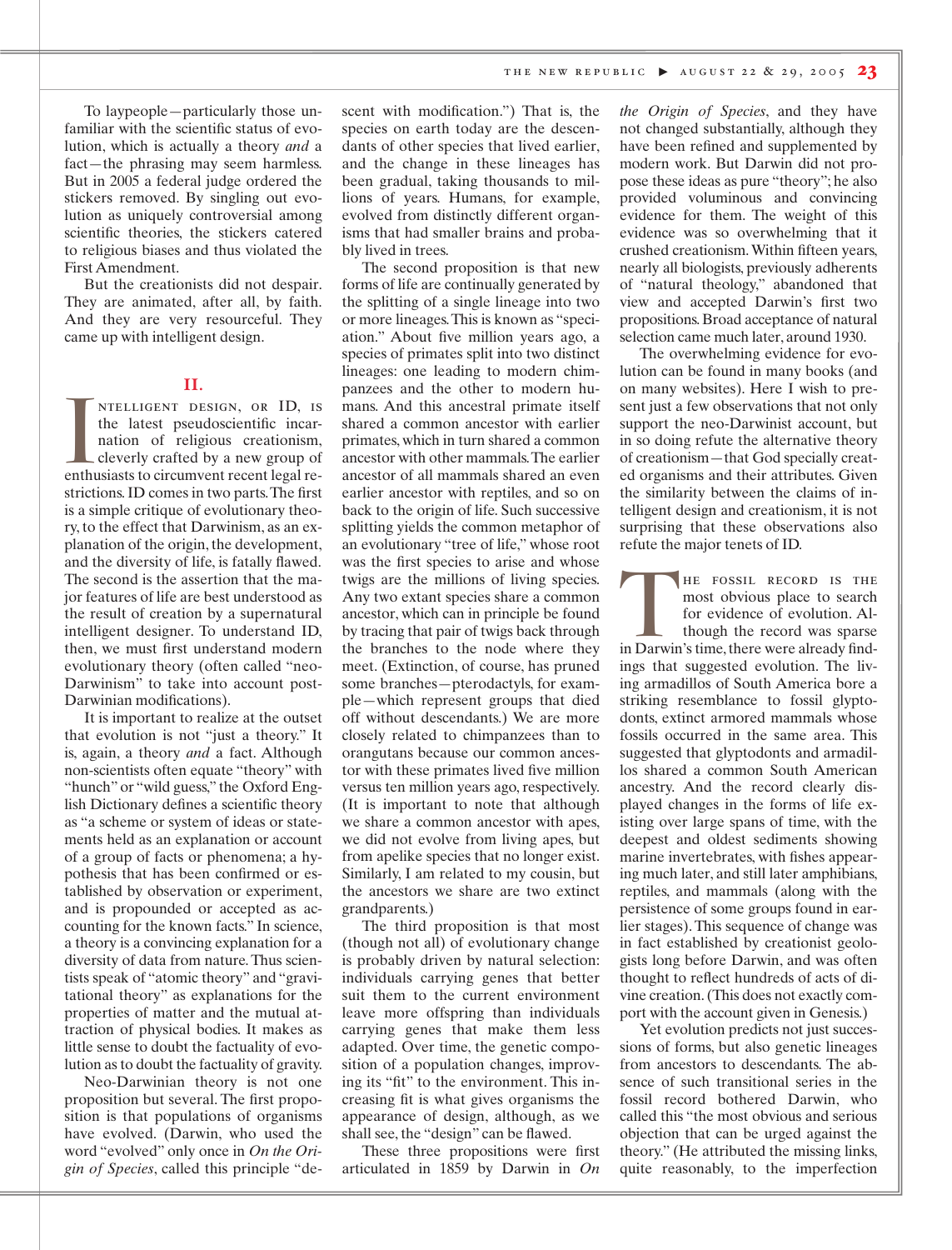of the fossil record and the dearth of paleontological collections.) But this objection is no longer valid. Since 1859, paleontologists have turned up Darwin's missing evidence: fossils in profusion, with many sequences showing evolutionary change. In large and small organisms, we can trace, through successive layers of the fossil record, evolutionary changes occurring in lineages. Diatoms get bigger, clamshells get ribbier, horses get larger and toothier, and the human lineage evolves bigger brains, smaller teeth, and increased efficiency at bipedal walking. Moreover, we now have transitional forms connecting major groups of organisms, including fish with tetrapods, dinosaurs with birds, reptiles with mammals, and land mammals with whales. Darwin predicted that such forms would be found, and their discovery vindicated him fully. It also destroys the creationist notion that species were created in their present form and thereafter remained unchanged.

ARWIN'S SECOND LINE OF<br>
evidence comprised the de-<br>
velopmental and structural<br>
remnants of past ancestry that<br>
we find in living species—those features evidence comprised the developmental and structural remnants of past ancestry that that Stephen Jay Gould called "the senseless signs of history." Examples are numerous. Both birds and toothless anteaters develop tooth buds as embryos, but the teeth are aborted and never erupt; the buds are the remnants of the teeth of the reptilian ancestor of birds and the toothed ancestor of anteaters. The flightless kiwi bird of New Zealand, familiar from shoe-polish cans, has tiny vestigial wings hidden under its feathers; they are completely useless, but they attest to the fact that kiwis, like all flightless birds, evolved from flying ancestors. Some cave animals, descended from sighted ancestors that invaded caves, have rudimentary eyes that cannot see; the eyes degenerated after they were no longer needed. A creator, especially an intelligent one, would not bestow useless tooth buds, wings, or eyes on large numbers of species.

The human body is also a palimpsest of our ancestry. Our appendix is the vestigial remnant of an intestinal pouch used to ferment the hard-to-digest plant diets of our ancestors. (Orangutans and grazing animals have a large hollow appendix instead of the tiny, wormlike one that we possess.) An appendix is simply a bad thing to have. It is certainly not

the product of intelligent design: how many humans died of appendicitis before surgery was invented? And consider also lanugo. Five months after conception, human fetuses grow a thin coat of hair, called lanugo, all over their bodies. It does not seem useful—after all, it is a comfortable 98.6 degrees in utero—and the hair is usually shed shortly before birth.The feature makes sense only as an evolutionary remnant of our primate ancestry; fetal apes also grow such a coat, but they do not shed it.

Recent studies of the human genome provide more evidence that we were not created *ex nihilo*. Our genome is a veritable *Gemisch* of non-functional DNA, including many inactive "pseudogenes" that were functional in our ancestors. Why do humans, unlike most mammals, require vitamin C in our diet? Because primates cannot synthesize this essential nutrient from simpler chemicals. Yet we still carry all the genes for synthesizing vitamin C. The gene used for the last step in this pathway was inactivated by mutations forty million years ago, probably because it was unnecessary in fruiteating primates. But it still sits in our DNA, one of many useless remnants testifying to our evolutionary ancestry.

ARWIN'S THIRD LINE OF EVI-<br>dence came from biogeography, the study of the geographic distribution of plants<br>and animals. I have already mentioned dence came from biogeography, the study of the geographic distribution of plants what Darwin called his "Law of Succession": living organisms in an area most closely resemble fossils found in the same location. This implies that the former evolved from the latter. But Darwin found his strongest evidence on "oceanic islands"—those islands, such as Hawaii and the Galápagos, that were never connected to continents but arose, bereft of life, from beneath the sea.

What struck Darwin about oceanic islands—as opposed to continents or "continental islands" such as Great Britain, which were once connected to continents—was the bizarre nature of their flora and fauna. Oceanic islands are simply missing or impoverished in many types of animals. Hawaii has no native mammals, reptiles, or amphibians. These animals, as well as freshwater fish, are also missing on St. Helena, a remote oceanic island in the middle of the South Atlantic Ocean. It seems that the intelligent designer forgot to stock oceanic (but not continental!) islands with a suf-

ficient variety of animals. One might respond that this was a strategy of the creator, as those organisms might not survive on islands. But this objection fails, because such animals often do spectacularly well when introduced by humans. Hawaii has been overrun by the introduced cane toad and mongoose, to the detriment of its native fauna.

Strikingly, the native groups that are present on these islands—mainly plants, insects, and birds—are present in profusion, consisting of clusters of numerous similar species. The Galápagos archipelago harbors twenty-three species of land birds, of which fourteen species are finches. Nowhere else in the world will you find an area in which two-thirds of the birds are finches. Hawaii has similar "radiations" of fruit flies and silversword plants, while St. Helena is overloaded with ferns and weevils. Compared with continents or continental islands, then, oceanic islands have unbalanced flora and fauna, lacking many familiar groups but having an over-representation of some species.

Moreover, the animals and the plants inhabiting oceanic islands bear the greatest similarity to species found on the nearest mainland. As Darwin noted when describing the species of the Galápagos, this similarity occurs despite a great difference in habitat, a fact militating against creationism:

Why should the species which are supposed to have been created in the Galápagos Archipelago, and nowhere else, bear so plainly the stamp of affinity to those created in America? There is nothing in the conditions of life, in the geological nature of the islands, in their height or climate, or in the proportions in which the several classes are associated together, which resembles closely the conditions of the South American coast: in fact there is a considerable dissimilarity in all these respects.

As the final peg in Darwin's biogeographic argument, he noted that the kinds of organisms commonly found on oceanic islands—birds, plants, and insects—are those that can easily get there. Insects and birds can fly to islands (or be blown there by winds), and the seeds of plants can be transported by winds or ocean currents, or in the stomachs of birds. Hawaii may have no native terrestrial mammals, but the islands do har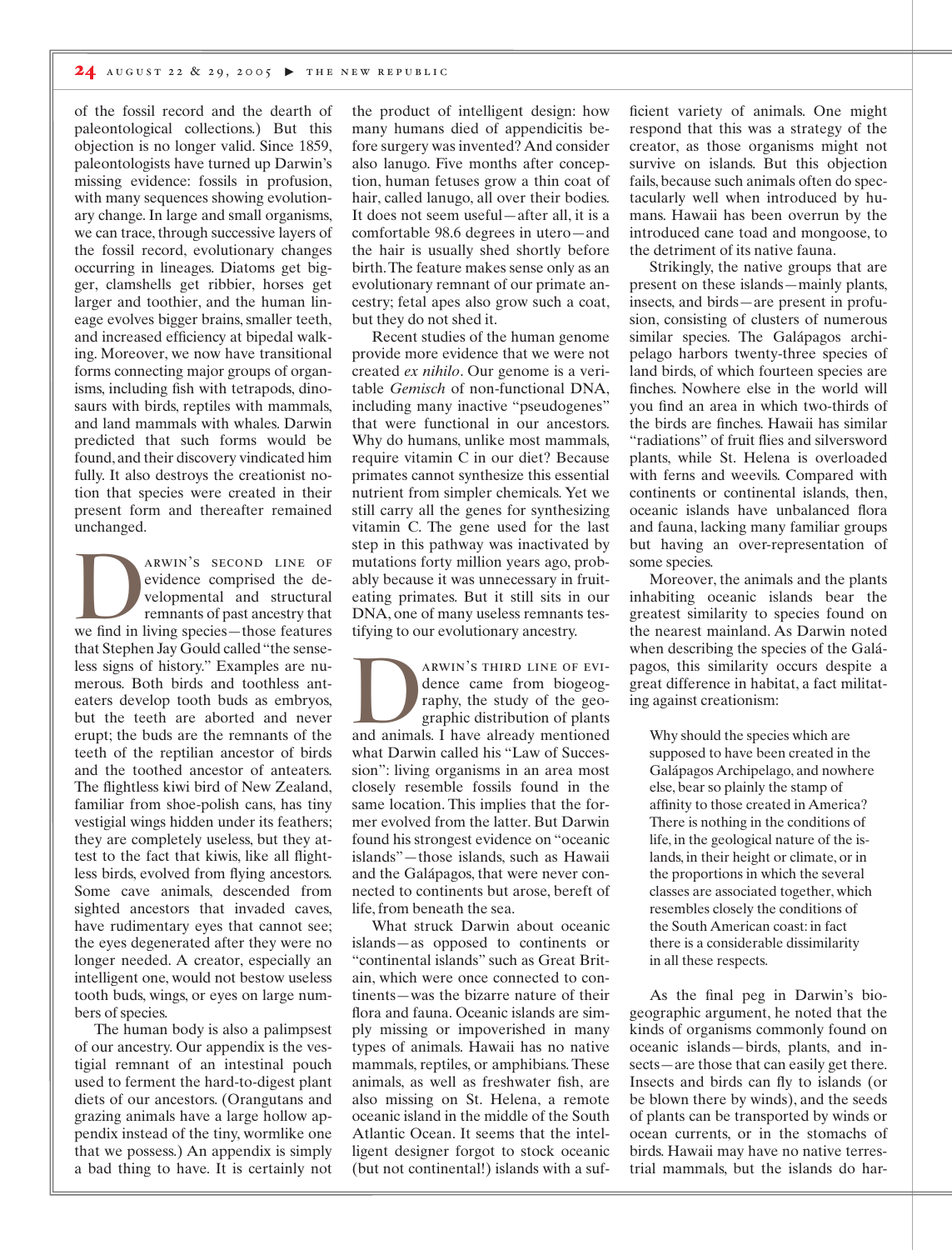bor one native aquatic mammal, the monk seal, and one native flying mammal, the hoary bat. In a direct challenge to creationists (and now also to advocates of ID), Darwin posed this rhetorical question:

Though terrestrial mammals do not occur on oceanic islands, aerial mammals do occur on almost every island. New Zealand possesses two bats found nowhere else in the world: Norfolk Island, the Viti Archipelago, the Bonin Islands, the Caroline and Marianne Archipelagoes, and Mauritius, all possess their peculiar bats. Why, it may be asked, has the supposed creative force produced bats and no other mammals on remote islands?

The answer is that the creative force did not produce bats, or any other creatures, on oceanic islands. All of Darwin's observations about island biogeography point to one explanation: species on islands descend from individuals who successfully colonized from the mainland and subsequently evolved into new species. Only the theory of evolution explains the paucity of mammals, birds, reptiles, amphibians, and freshwater fish on oceanic islands (they cannot get there), the radiation of some groups into many species (the few species that make it to islands find empty niches and speciate profusely), and the resemblance of island species to those from the nearest mainland (an island colonist is most likely to have come from the closest source).

N THE LAST 150 YEARS, IM-<br>mense amounts of new evidence<br>have been collected about biogeog-<br>raphy, embryology, and, especially,<br>the fossil record. All of it supports evon the last 150 years, immense amounts of new evidence have been collected about biogeography, embryology, and, especially, lution. But support for the idea of natural selection was not so strong, and Darwin had no direct evidence for it. He relied instead on two arguments. The first was logical. If individuals in a population varied genetically (which they do), and some of this variation affected the individual's chance of leaving descendants (which seems likely), then natural selection would work automatically, enriching the population in genes that better adapted individuals to their environment.

The second argument was analogical. Artificial selection used by breeders had wrought immense changes in plants and

animals, a fact familiar to everyone. From the ancestral wolf, humans selected forms as diverse as Chihuahuas, St. Bernards, poodles, and bulldogs. Starting with wild cabbage, breeders produced domestic cabbage, broccoli, kohlrabi, kale, cauliflower, and Brussels sprouts.Artificial selection is nearly identical to natural selection, except that humans rather than the environment determine which variants leave offspring. And if artificial selection can produce such a diversity of domesticated plants and animals in a thousandodd years, natural selection could obviously do much more over millions of years.

But we no longer need to buttress natural selection solely with analogy and logic. Biologists have now observed hundreds of cases of natural selection, beginning with the well-known examples of bacterial resistance to antibiotics, insect resistance to DDT, and HIV resistance to antiviral drugs. Natural selection accounts for the resistance of fish and mice to predators by making them more camouflaged, and for the adaptation of plants to toxic minerals in the soil. (A long list of examples may be found in *Natural Selection in the Wild*, by John Endler.) Moreover, the strength of selection observed in the wild, when extrapolated over long periods, is more than adequate to explain the diversification of life on Earth.

Since 1859, Darwin's theories have been expanded, and we now know that some evolutionary change can be caused by forces other than natural selection. For example, random and non-adaptive changes in the frequencies of different genetic variants—the genetic equivalent of coin-tossing—have produced evolutionary changes in DNA sequences. Yet selection is still the only known evolutionary force that can produce the fit between organism and environment (or between organism and organism) that makes nature seem "designed." As the geneticist Theodosius Dobzhansky remarked, "Nothing in biology makes sense except in the light of evolution."

And so evolution has graduated from theory to fact. We *know* that species on earth today descended from earlier, different species, and that every pair of species had a common ancestor that existed in the past. Most evolutionary change in the features of organisms, moreover, is almost certainly the result of natural selection. But we must also remember that, like all scientific truths,

the truth of evolution is provisional: it could conceivably be overturned by future investigations. It is possible (but unlikely!) that we could find human fossils co-existing with dinosaurs, or fossils of birds living alongside those of the earliest invertebrates 600 million years ago. Either observation would sink neo-Darwinism for good.

When applied to evolution, the erroneous distinction between theory and fact shows why tactics such as the Dover disclaimer and the Cobb County textbook sticker are doubly pernicious. To teach that a scientific theory is equivalent to a "guess" or a "hunch" is deeply misleading, and to assert that "evolution is a theory, not a fact" is simply false.And why should evolution, alone among scientific theories, be singled out with the caveat "This material should be approached with an open mind, studied carefully and critically considered"? Why haven't school boards put similar warnings in physics textbooks, noting that gravity and electrons are only theories, not facts, and should be critically considered? After all, nobody has ever seen gravity or an electron. The reason that evolution stands alone is clear: other scientific theories do not offend religious sensibilities.

## **III.**

THE COPIOUS EVIDENCE for evolution, it seems unlikely that it will be replaced by an alternative theory. But that is exactly what intelligent-design for evolution, it seems unlikely that it will be replaced by an alternative theory. But creationists are demanding. Is there some dramatic new evidence, then, or some insufficiency of neo-Darwinism, that warrants overturning the theory of evolution?

The question is worth asking, but the answer is no. Intelligent design is simply the third attempt of creationists to proselytize our children at the expense of good science and clear thinking. Having failed to ban evolution from schools, and later to get equal classroom time for scientific creationism, they have made a few adjustments designed to sneak Christian cosmogony past the First Amendment. And these adjustments have given ID a popularity never enjoyed by earlier forms of creationism. Even the president of the United States has lent a sympathetic ear: George W. Bush recently told reporters in Texas that intelligent design should be taught in public schools alongside evolution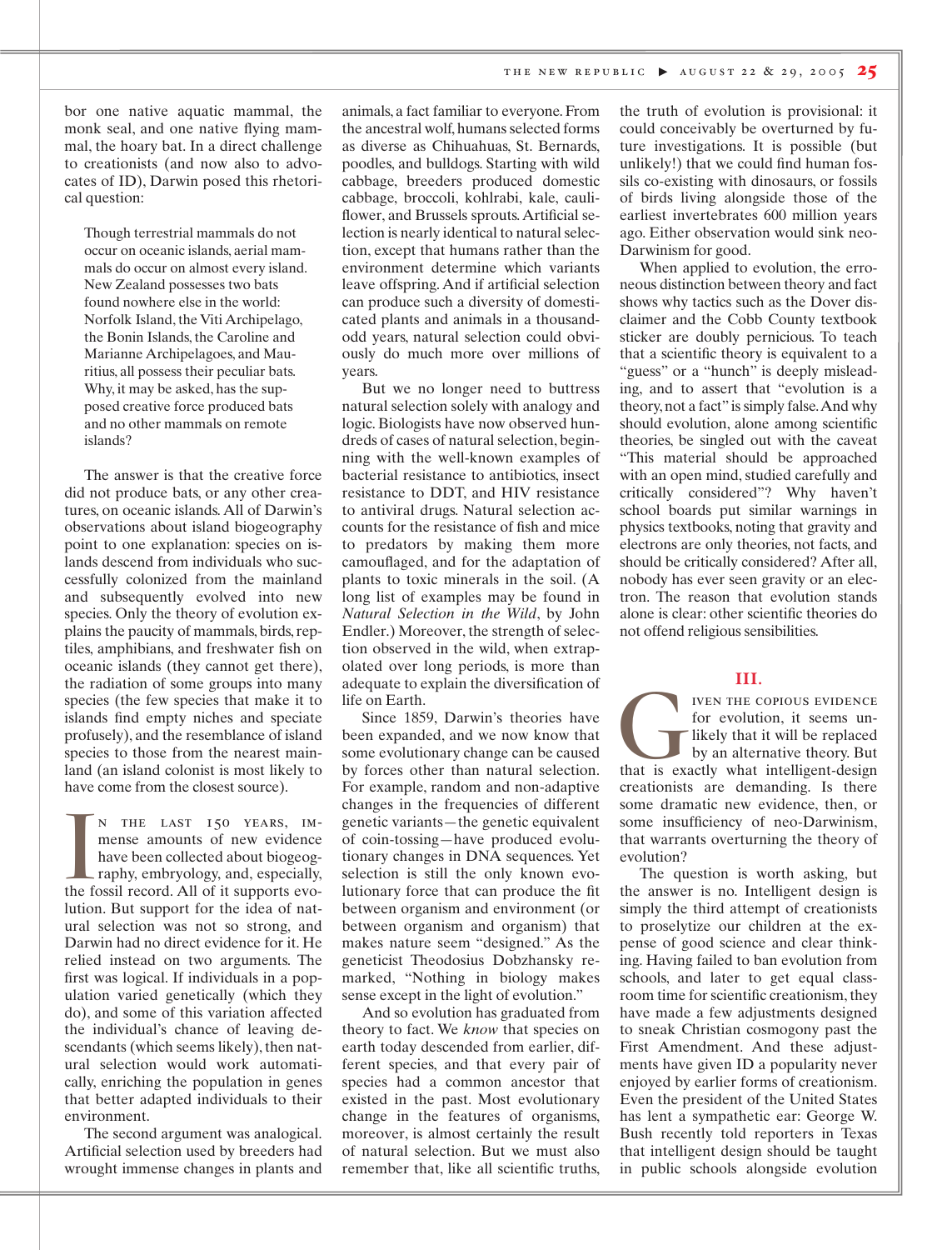because "part of education is to expose people to different schools of thought." Articles by IDers, or about their "theory," regularly appear in mainstream publications such as *The New York Times*.

Why have the new image and the new approach been more successful? For a start, IDers have duped many people by further removing God from the picture, or at least hiding him behind the frame. No longer do creationists mention a deity, or even a creator, but simply a neutral-sounding "intelligent designer," as if it were not the same thing. This designer could in principle be Brahma, or the Taoist P'an Ku, or even a space alien; but ID creationists, as will be evident to anybody who attends to all that they say, mean only one entity: the biblical God. Their problem is that invoking this deity in science classes in public schools is unconstitutional. So IDers never refer openly to God, and people unfamiliar with the history of their creationist doctrine might believe that there is a real scientific theory afoot. They use imposing new terms such as "irreducible complexity," which make their arguments seem more sophisticated than those of earlier creationists.

In addition, many IDers have more impressive academic credentials than did earlier scientific creationists, whose talks and antics always bore a whiff of the revival meeting. Unlike scientific creationists, many IDers work at secular institutions rather than at Bible schools. IDers work, speak, and write like trained academics; they do not come off as barely repressed evangelists. Their ranks include Phillip Johnson, the most prominent spokesperson for ID, and a retired professor of law at the University of California, Berkeley; Michael Behe, a professor of biochemistry at Lehigh University; William Dembski, a mathematicianphilosopher and the director of the Center for Theology and Science at Southern Baptist Theological Seminary; and Jonathan Wells, who has a doctorate in biology from Berkeley.

All of these proponents, save Johnson, are senior fellows at the Center for Science and Culture (CSC), a division of the Discovery Institute, which is a conservative think tank in Seattle. (Johnson is the "program advisor" to the CSC.) The CSC is the nerve center of the intelligentdesign movement. Its origins are demonstrably religious: as described by the Discovery Institute, the CSC was designed explicitly "to defeat scientific materialism

and its destructive moral, cultural, and political legacies" and "to replace materialistic explanations with the theistic understanding that nature and human beings are created by God." Between them, these IDers have published more than a dozen books about intelligent design (Johnson alone has produced eight), which in turn have provoked numerous responses by scientists. Let us examine one of their most influential volumes, the textbook called *Of Pandas and People*. This is the book recommended by the Dover school district as a "reference book" for students interested in learning about intelligent design.

*F PANDAS AND PEOPLE* IS<br>a textbook designed as an<br>antidote to the evolution seg-<br>ment of high school biology<br>classes. It was first published in 1989. By a textbook designed as an antidote to the evolution segment of high school biology repackaging and updating a subset of traditional young-earth creationist arguments while avoiding taking a stand on any issues that might divide creationists (such as the age of the Earth), it marked the beginning of the modern intelligentdesign movement. By presenting the case for ID, it is supposedly designed to give students a "balanced perspective" on evolution. Although the second edition of *Pandas* is now twelve years old (a third edition, called *Design of Life*, is in the works), it accurately presents to students the major arguments for ID.

*Pandas* carefully avoids mentioning God (except under aliases such as "intelligent designer," "master intellect," and so on); but a little digging reveals the book's deep religious roots. One of its authors, Percival Davis, wrote explicitly about his religious beliefs in his book *A Case for Creation*, co-authored with Wayne Frair: "Truth as God sees it is revealed in the pages of Scripture, and that revelation is therefore more certainly true than any human rationalism. For the creationist, revealed truth controls his view of the universe to at least as great a degree as anything that has been advanced using the scientific method." Its other author, Dean Kenyon, has written approvingly of scientific creationism.

*Pandas* is published by the Haughton Publishing Company of Dallas, a publisher of agricultural books, but the copyright is held by the Foundation for Thought and Ethics (FTE) in Richardson, Texas. Although the FTE website scrupulously avoids mentioning religion, its articles of incorporation note with stark clarity that

its "primary purpose is both religious and educational, which includes, but is not limited to, proclaiming, preaching, teaching, promoting, broadcasting, disseminating, and otherwise making known the Christian gospel and understanding of the Bible and the light it sheds on the academic and social issues of our day." In a fund-raising letter for the proposed third edition of *Pandas*, Jon Buell, president of the FTE, is equally frank about his goals:

We will energetically continue to publish and propel these strategic tools in the battle for the minds and hearts of the young.... Yes, most young Americans are exposed to numerous gospel presentations. But the fog of the alien world view deadens their responses. This is why we have to inundate them with a rational, defensible, wellargued Judeo-Christian world view. FTE's carefully-researched books do just that.

Charles Thaxton, the "academic editor" of *Pandas*, is the director of curriculum research for FTE and a fellow of the CSC. In a proto-ID book on the origin of life, Thaxton argued that "Special Creation by a Creator beyond the cosmos is a plausible view of origin science."

Given *Pandas*' pedigree and the affiliations of its authors, it is not surprising that the book is nothing more than disguised creationism. What is surprising is the transparency of this disguise. Despite the efforts of IDers to come up with new anti-Darwinian arguments, *Pandas* turns out to be nothing more than recycled scientific creationism, with most of the old arguments buffed up and proffered as new. (Unlike scientific creationism, however, *Pandas* adopts a studied neutrality toward the facts of astronomy and geology, instead of denying them outright.)

*ANDAS*' DISCUSSION OF THE<br>Earth's age is a prime example<br>of the book's creationist roots,<br>and of its anti-scientific attitude.<br>If the Earth were young—say, the 6,000 Earth's age is a prime example of the book's creationist roots, and of its anti-scientific attitude. to 10,000 years old posited by "young earth" biblical creationists—then evolution would be false. Life simply could not have originated, evolved, and diversified in such a short time. But we now know from several independent and mutually corroborating lines of evidence that the Earth is 4.6 billion years old. All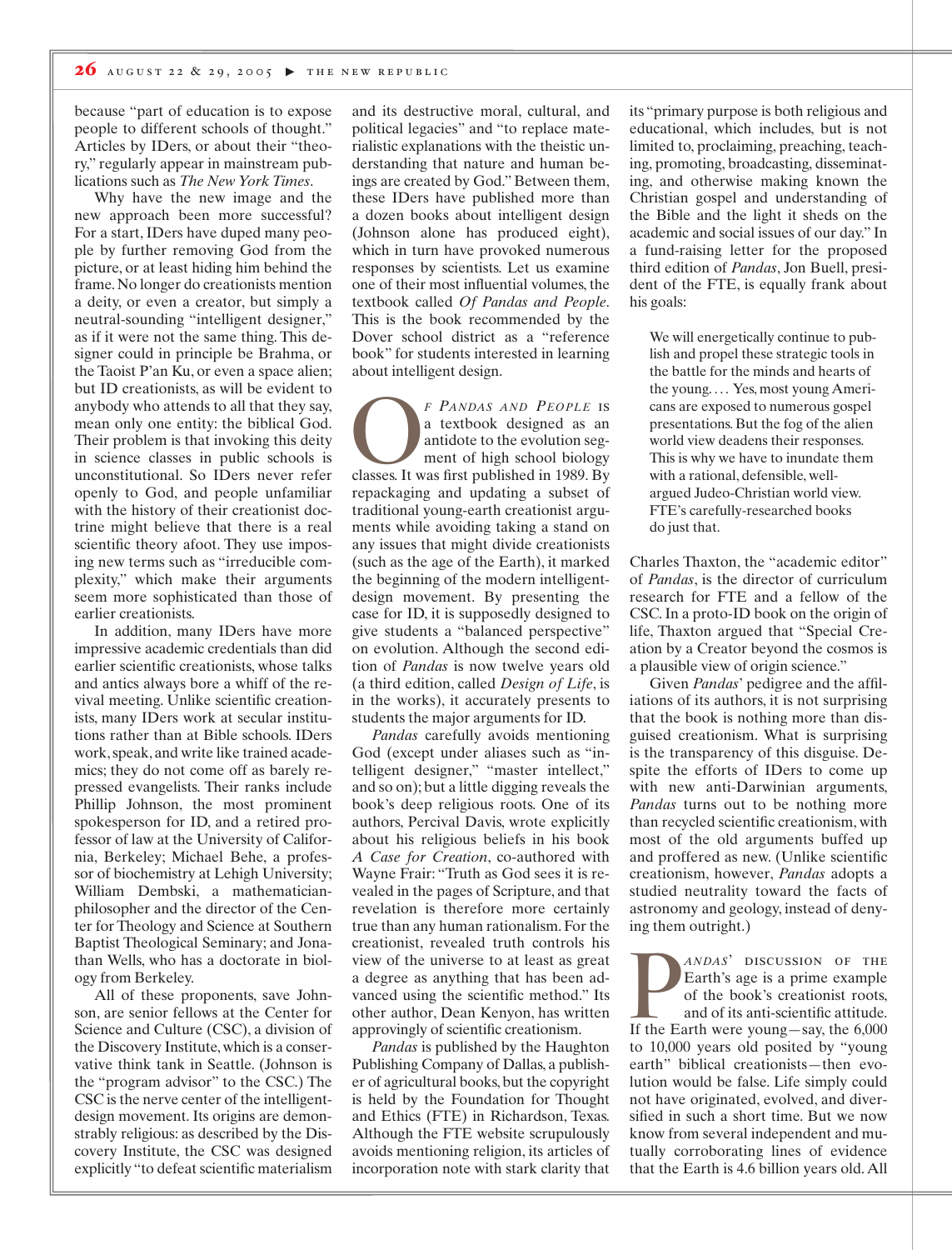geologists agree on this. So what is *Pandas*' stance on this critical issue? The book merely notes that design proponents "are divided on the issue of the earth's age. Some take the view that the earth's history can be compressed into a framework of thousands of years, while others adhere to the standard old earth chronology." Well, what's the truth? This equivocation is an attempt to paper over a strong disagreement between youngearth creationists and old-earth creationists, both of whom have marched under the banner of ID. It is typical of creationists to exploit disagreements between evolutionists as proof that neo-Darwinism is dead while at the same time hiding their own disagreements from the public.

This equivocation about the fundamental fact of Earth's age does not bode well for the textbook's treatment of the fossil record. Indeed, in this area the authors continue their misrepresentations. Their basic premise is the old creationist argument that organisms appeared simultaneously and have remained largely unchanged ever since. *Pandas* says of the fossil record that "fully formed organisms appear all at once, separated by distinct gaps." That's not exactly true. Different types of organisms appear in a distinct sequence supporting evolution. The first fossils of living organisms, bacteria, appear 3.5 billion years ago, followed two billion years later by algae, the first organisms having true cells with a nucleus containing distinct chromosomes. Then, 600 million years ago, we see the appearance of rudimentary animals with shells, and many soft-bodied marine organisms. Later, in the Cambrian period, about 543 million years ago, a number of groups arose in a relatively short period of time, the so-called "Cambrian explosion." ("Short period" here means geologically short, in this case 10 million to 30 million years). The Cambrian groups include mollusks, starfish, arthropods, worms, and chordates (including vertebrates). And in some cases, such as worms, modern groups do not just spring into being, but increase in complexity over millions of years.

Creationists have always made much of the "Cambrian explosion," and IDers are no exception. The relatively sudden appearance of many groups seems to support the Genesis view of creation. But IDers—and *Pandas*—fail to emphasize several facts. First, the Cambrian explosion was not "sudden"; it took many

millions of years. (We still do not understand why many groups originated in even this relatively short time, although it may reflect an artifact: the evolution of easily fossilized hard parts suddenly made organisms capable of being fossilized.) Moreover, the species of the Cambrian are no longer with us, though their descendants are. But over time, nearly every species that ever lived (more than 99 percent of them) has gone extinct without leaving descendants. Finally, many animals and plants do not show up as fossils until well after the Cambrian explosion: bony fishes and land plants first appeared around 440 million years ago, reptiles around 350 million years ago, mammals around 250 million years ago, flowering plants around 210 million years ago, and human ancestors around 5 million years ago. The staggered appearance of groups that become very different over the next 500 million years gives no support to the notion of instantaneously created species that thereafter remain largely unchanged. If this record does reflect the exertions of an intelligent designer, he was apparently dissatisfied with nearly all of his creations, repeatedly destroying them and creating a new set of species that just happened to resemble descendants of those that he had destroyed.

*ANDAS* ALSO MAKES MUCH OF<br>the supposed absence of transi-<br>tional forms: the "missing" links<br>between major forms of life that,<br>according to evolutionary theory, must the supposed absence of transitional forms: the "missing" links between major forms of life that, have existed as common ancestors. Their absence, claim creationists, is a major embarrassment for evolutionary biology. Phillip Johnson's influential book *Darwin on Trial*, which appeared in 1993, particularly emphasizes these gaps, which, IDers believe, reflect the designer's creation of major forms *ex nihilo*. And there are indeed some animals, such as bats, that appear in the fossil record suddenly, without obvious ancestors.Yet in most cases these gaps are certainly due to the imperfection of the fossil record. (Most organisms do not get buried in aquatic sediments, which is a prerequisite for fossilization.) And species that are soft-bodied or have fragile bones, such as bats, degrade before they can fossilize. Paleontologists estimate that we have fossils representing only about one in a thousand of all the species that ever lived.

In its treatment of evolutionary transitions, *Pandas* is again guilty of distortion.

Paleontologists have uncovered many transitional forms between major groups, almost more than we have a right to expect. *Pandas* simply ignores—or waves away—these "non-missing links," stating that "we cannot form a smooth, unambiguous transitional series linking, let's say, the first small horse to today's horse, fishes to amphibians, or reptiles to mammals." This is flatly wrong. All three cited transitions (and others) are well documented with fossils. Moreover, the transitional forms appear at exactly the right time in the fossil record: after the ancestral forms already existed, but before the "linked" later group had evolved.

Take one example: the link between early reptiles and later mammals, the socalled mammal-like reptiles. Three hundred fifty million years ago, the world was full of reptiles, but there were no mammals. By 250 million years ago, mammals had appeared on the scene. (Fossil reptiles are easily distinguished from fossil mammals by a complex of skeletal traits including features of the teeth and skull.) Around 275 million years ago, forms appear that are intermediate in skeletal traits between reptiles and mammals, in some cases so intermediate that the animals cannot be unambiguously classified as either reptiles or mammals. These mammal-like reptiles, which become less reptilian and more mammalian with time, are the no-longer-missing links between the two forms, important not only because they have the traits of both forms, but also because they occur at exactly the right time.

**ONE OF THESE TRAITS IS**<br>worth examining in detail be-<br>cause it is among the finest<br>examples of an evolutionary<br>transition. This trait is the "chewing" worth examining in detail because it is among the finest examples of an evolutionary hinge where the jaw meets the skull. In early reptiles (and their modern reptilian

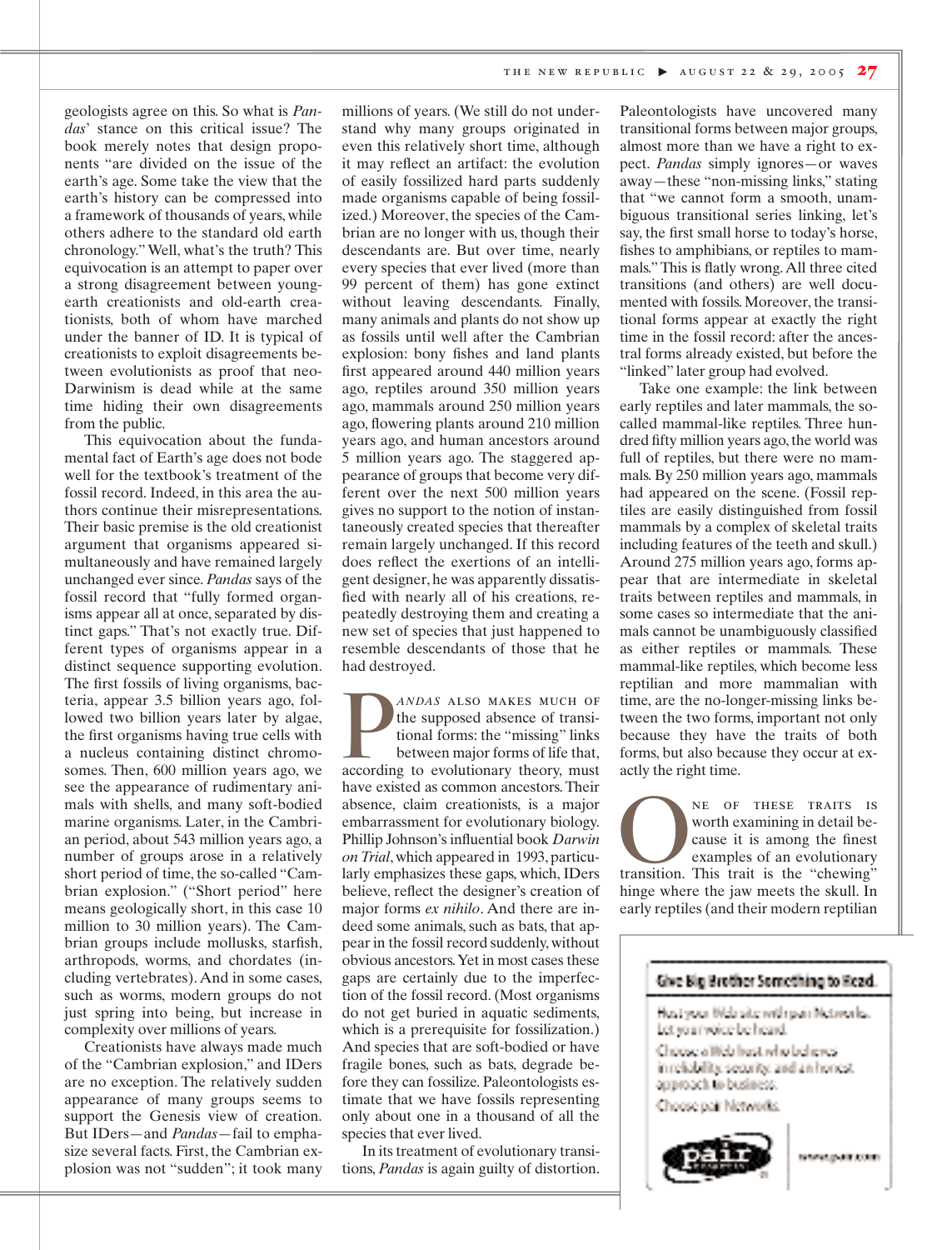descendants), the lower jaw comprises several bones, and the hinge is formed by the quadrate bone of the skull and the articular bone of the jaw. As mammallike reptiles become more mammalian, these hinge bones become smaller, and ultimately the jaw hinge shifts to a different pair of bones: the dentary (our "jawbone") and the squamosal, another bone of the skull. (The quadrate and articular, much reduced, moved into the middle ear of mammals, forming two of the bones that transmit sounds from the eardrum to the middle ear.) The dentarysquamosal articulation occurs in all modern mammals, the quadrate-articular in modern reptiles; and this difference is often used as the defining feature of these groups.

Like earlier creationist tracts, *Pandas* simply denies that this evolution of the jaw hinge occurred. It asserts that "there is no fossil record of such an amazing process," and further notes that such a migration would be "extraordinary." This echoes the old creationist argument that an adaptive transition from one type of hinge to another by means of natural selection would be impossible: members of a species could not eat during the evolutionary period when their jaws were being unhinged and then rehinged. (The implication is that the intelligent designer must have done this job instantaneously and miraculously.) But we have long known how this transition happened. It was easily accomplished by natural selection. In 1958, Alfred Crompton described the critical fossil: the mammal-like reptile *Diarthrognathus broomi*. *D. broomi* has, in fact, a double jaw joint with two hinges—the reptilian one and the mammalian one! Obviously, this animal could chew. What better "missing link" could we find?

T SHOULD EMBARRASS IDERS THAT<br>so many of the missing links cited<br>by *Pandas* as evidence for super-<br>natural intervention are no longer<br>missing. Creationists make a serious t should embarrass IDers that so many of the missing links cited by *Pandas* as evidence for supernatural intervention are no longer mistake when using the absence of transitional forms as evidence for an intelligent designer. In the last decade, paleontologists have uncovered a fairly complete evolutionary series of whales, beginning with fully terrestrial animals that became more and more aquatic over time, with their front limbs evolving into flippers and their hind limbs and pelvis gradually reduced to tiny vestiges.

When such fossils are found, as they often are, creationists must then punt and change their emphasis to other missing links, continually retreating before the advance of science.

As for other transitional forms, IDers simply dismiss them as aberrant fossils. *Pandas* characterizes *Homo erectus* and other probable human ancestors as "little more than apes." But this is false. While *H. erectus* has a skull with large brow ridges and a braincase much smaller than ours, the rest of its skeleton is nearly identical to that of modern humans. The famous fossil *Archaeopteryx*, a small dinosaur-like creature with teeth and a basically reptilian skeleton but also with wings and feathers, is probably on or closely related to the line of dinosaurs that evolved into birds. But *Pandas* dismisses this fossil as just an "oddball" type, and laments instead the lack of the unfossilizable: "If only we could find a fossil showing scales developing the properties of feathers, or lungs that were intermediate between the very different reptilian and avian lungs, then we would have more to go on." It is again a typical creationist strategy that when skeletons of missing links turn up, creationists ignore them and insist that evidence of intermediacy be sought instead in the soft parts that rarely fossilize. In sum, the treatment of the fossil evidence for evolution in *Pandas* is shoddy and deceptive, and offers no advance over the discredited arguments of scientific creationism.

N CONTRAST TO ITS LONG TREAT-<br>ment and dismissal of the fossil<br>record, *Pandas* barely deals with<br>evidence for evolution from devel-<br>opment and vestigial traits. The best it n contrast to its long treatment and dismissal of the fossil record, *Pandas* barely deals with evidence for evolution from develcan do is note that vestigial features can have a function, and therefore are not really vestigial. The vestigial pelvic bones and legs of the transitional whale *Basilosaurus*, which were not connected to the skeleton, may have functioned as a guide for the penis during mating. Such a use, according to the authors of *Pandas*, means that the legs and pelvis "were not vestigial as originally thought." But this argument is wrong: no evolutionist denies that the remnants of ancestral traits can retain some functionality or be coopted for other uses. The "penis guide" has every bone in the mammalian pelvis and rear leg in reduced form—femur, tibia, fibula, and digits. In *Basilosaurus*, nearly all of these structures lay within

the body wall, and most parts were immobile. Apparently the intelligent designer had a whimsical streak, choosing to construct a sex aid that looked exactly like a degenerate pelvis and set of hind limbs.

And what about the strong evidence for evolution from biogeography? About this *Pandas*, like all creationist books, says nothing. The omission is strategic. It would be very hard for IDers to give plausible reasons why an "intelligent" designer stocked oceanic islands with only a few types of animals and plants—and just those types with the ability to disperse from the nearest mainland. Biogeography has always been the Achilles' heel of creationists, so they just ignore it.

# **IV.**

THOUGH INTELLIGENT DE-<br>
sign rejects much of the evi-<br>
dence for evolution, it still<br>
admits that some evolution-<br>
ary change occurs through natural selecsign rejects much of the evidence for evolution, it still admits that some evolutiontion. This change is what *Pandas* calls "microevolution," or "small scale genetic changes, observable in organisms." Such microevolutionary changes include the evolution of antibiotic resistance in bacteria, changes in the proportion of different-colored moths due to predation by birds, and all changes wrought by artificial selection. But *Pandas* hastens to add that microevolution gives no evidence for the origin of diverse types of organisms, because "these limited changes do not accumulate the way Darwinian evolutionary theory requires in order to produce macro changes. The process that produces macroevolutionary changes [defined here as "large scale changes, leading to new levels of complexity"] must be different from any that geneticists have studied so far."

So, though one can use selection to transform a wolf into either a Chihuahua or a St. Bernard, that is merely microevolution: they are all still dogs. And a DDT-resistant fly is still a fly. *Pandas* thus echoes the ID assertion that natural selection cannot do more than create microevolutionary changes: "It cannot produce new characteristics. It only acts on traits that already exist." But this is specious reasoning. As we have noted, fossils already show that "macro change," as defined by *Pandas*, has occurred in the fossil record (the evolution of fish into amphibians, and so on). And if breeders have not turned a dog into another kind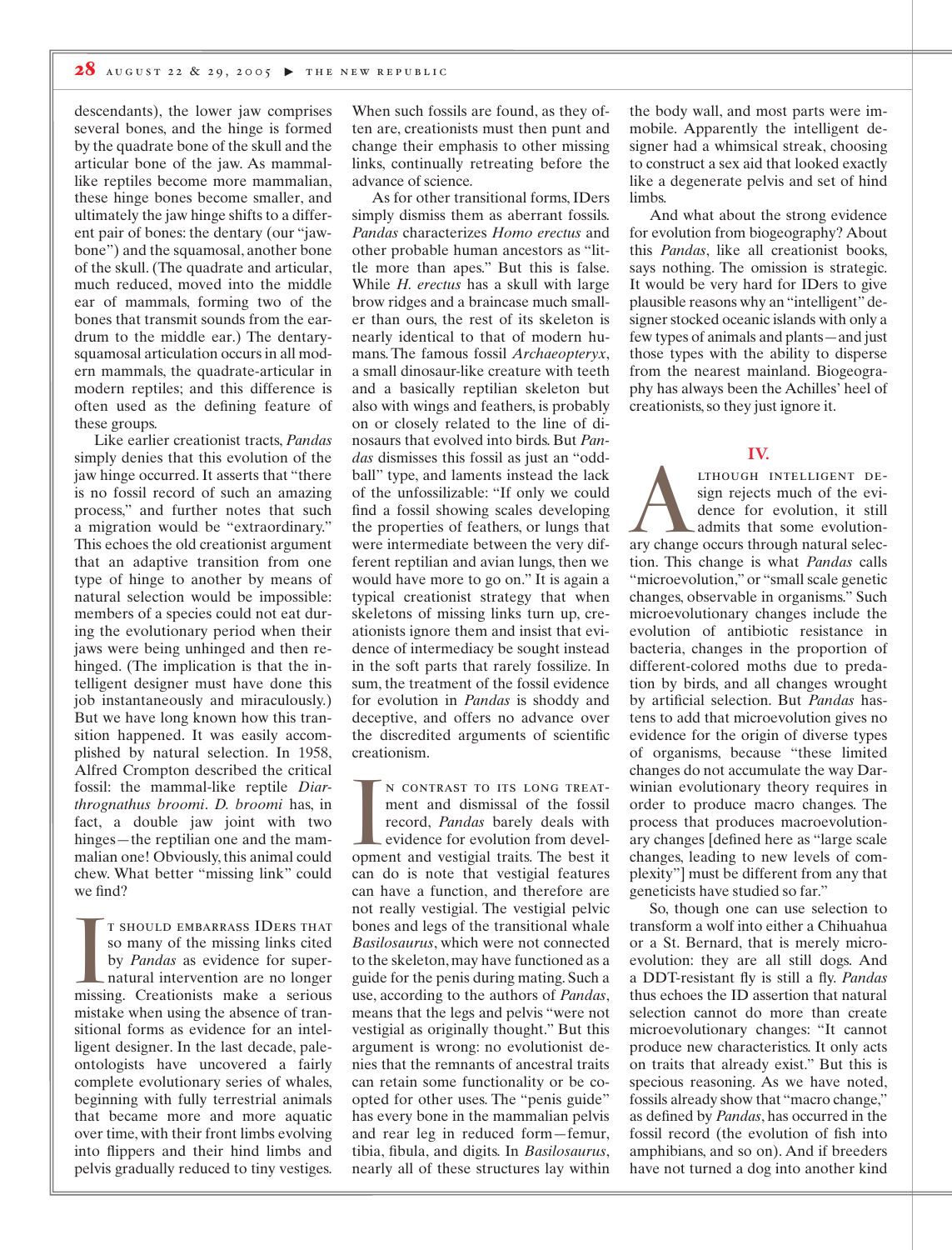of animal, it is because dog breeding has been going on for only a few thousand years, while the differences between dogs and cats, for example, have evolved over more than ten million years. No principle of evolution dictates that evolutionary changes observed during a human lifetime cannot be extrapolated to much longer periods.

In fact, *Pandas* admits that the fruit flies of Hawaii—a diverse group of more than 300 species—have all evolved from a common ancestor. We now know that this common ancestor lived about 20 million years ago. The species of Hawaiian flies differ in many traits, including size, shape, ecology, color pattern, mating behavior, and so on. One can in fact make a good case that some of the fly species differ more from each other than humans differ from chimps. Why, then, do IDers assert that chimps and humans (whose ancestor lived only 5 million years ago) must have resulted from separate acts of creation by the intelligent designer, while admitting that fruit flies evolved from a common ancestor that lived 20 million years ago? The answer is that humans must at all costs not be lumped in with other species, so as to protect the biblical status of humans as uniquely created in God's image.

CORDING TO *PANDAS*, THE theory of "limits to evolution" is a scientific one: "The idea of intelligent design does not preclude the possibility that variation theory of "limits to evolution" is a scientific one: "The idea of intelligent design does not within species occurs, or that new species are formed from existing populations . . . the theory of intelligent design does suggest that there are limits to the amount of variation that natural selection and random change mechanisms can produce." But there is nothing in the theory of intelligent design that tells us how far evolution can go. This "thus far and no further" view of evolution comes not from any scientific findings of ID; it comes from ID's ancestor, scientific creationism. *Scientific Creationism* notes that "the creation model . . . recognizes only the kind as the basic created unit, in this case, mankind," and a chart contrasting evolution with the "creation model" says that the former predicts "new kinds appearing," while the latter says "no new kinds appearing."

But what is a "kind"? No creationist has ever defined it, though they are all very sure that humans and apes are different "kinds." In fact, the notion that

evolution and creation have operated together, with the latter creating distinct "kinds," was nicely rebutted by Darwin in *On the Origin of Species*:

Several eminent naturalists . . . admit that they [evolved species] have been produced by variation, but they refuse to extend the same view to other and very slightly different forms. Nevertheless they do not pretend that they can define, or even conjecture, which are the created forms of life, and which are those produced by secondary laws.They admit variation as a *vera causa* in one case, they arbitrarily reject it in another, without assigning any distinction in the two cases.The day will come when this will be given as a curious illustration of the blindness of preconceived opinion.These authors seem no more startled at a miraculous act of creation than at an ordinary birth. But do they really believe that at innumerable periods in the earth's history certain elemental atoms have been commanded suddenly to flash into living tissues? Do they believe that at each supposed act of creation one individual or many were produced? Were all the infinitely numerous kinds of animals and plants created as egg or seed, or as full grown? and in the case of mammals, were they created bearing the false marks of nourishment from the mother's womb? Although naturalists very properly demand a full explanation of every difficulty from those who believe in the mutability of species, on their own side they ignore the whole subject of the first appearance of species in what they consider reverent silence.

In fact, the biblical appendix of *Scientific Creationism* shows that the term "kind" derives from the biblical notion of *created* kinds:

The Scriptures are very clear in their teaching that God created all things as He wanted them to be, each with its own particular structure, according to His own sovereign purposes.The account of Genesis 1, for example, indicates that at least ten major categories of organic life were specially created "after his kind."... Finally, man "kind" was created as another completely separate category.The phrase "after his kind"

occurs ten times in this first chapter of Genesis.

There is thus a clear line of descent from the story of Genesis to the ID notion of evolutionary limits, a line charted by what Darwin called "the blindness of preconceived opinion." Until IDers tell us what the limits to evolution are, how they can be ascertained, and what evidence supports these limits, this notion cannot be regarded as a genuinely scientific claim.

## **V.**

DERS MAKE ONE CLAIM THAT THEY<br>tout as truly novel, a claim that has<br>become quite popular. It is the idea<br>that organisms show some adapta-<br>tions that could not be built by natural Ders make one claim that they tout as truly novel, a claim that has become quite popular. It is the idea that organisms show some adaptaselection, thus implying the need for a supernatural creative force such as an intelligent designer. These adaptations share a property called "irreducible complexity," a characteristic discussed in *Pandas* but defined more explicitly by Michael Behe in 1996 in his book *Darwin's Black Box: The Biochemical Challenge to Evolution*: "By *irreducibly complex* I mean a single system composed of several well-matched, interacting parts that contribute to the basic function, wherein the removal of any one of the parts causes the system to effectively cease functioning."

Many man-made objects show this property: Behe cites the mousetrap, which would not work if even one part were removed, such as the catch, the spring, the base, and so on. *Pandas* mentions a car engine, which will not work if one removes the fan belt, spark plugs, distributor cap, or any of numerous individual parts. A famous example of an irreducibly complex system in the biological realm is the "camera" eye of humans and other vertebrates. The eye has many parts whose individual removal would render the organ useless, including the lens, retina, and optic nerve.

The reason IDers love "irreducibly complex" features of organisms is that natural selection is powerless (or so they claim) to create such features. As Behe notes:

An irreducibly complex system cannot be produced directly ... by slight, successive modifications of a precursor system, because any precursor to an irreducibly complex system that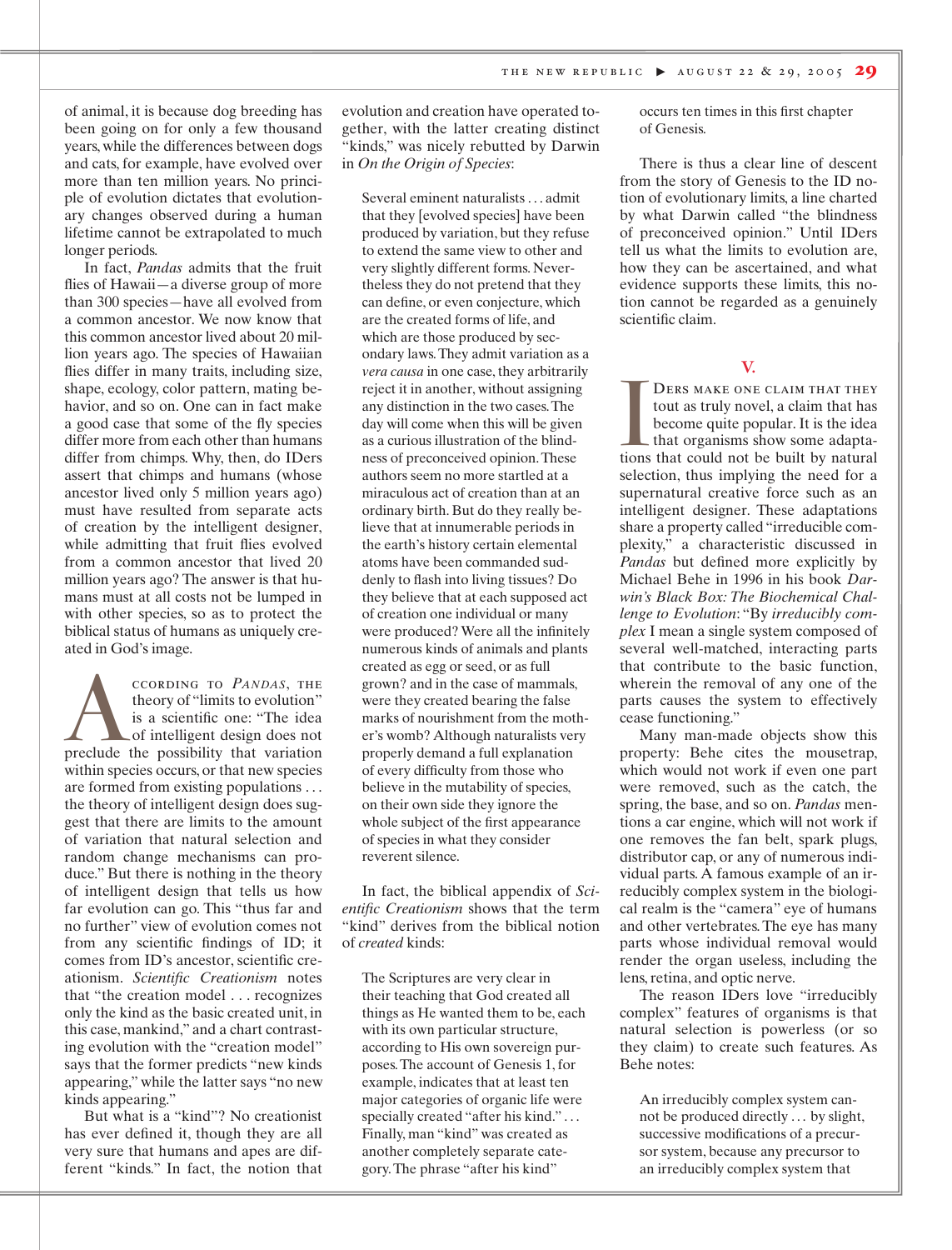is missing a part is by definition nonfunctional.... Since natural selection can only choose systems that are already working, then if a biological system cannot be produced gradually it would have to arise as an integrated unit, in one fell swoop, for natural selection to have anything to act on.

"One fell swoop," of course, implies that the feature must have been produced by the miraculous intervention of the intelligent designer.

But this argument for intelligent design has a fatal flaw.We have realized for decades that natural selection can indeed produce systems that, over time, become integrated to the point where they *appear* to be irreducibly complex. But these features do not evolve by the sequential addition of parts to a feature that becomes functional only at the end. They evolve by adding, via natural selection, more and more parts into an originally rudimentary but functional system, with these parts sometimes co-opted from other structures. Every step of this process improves the organism's survival, and so is evolutionarily possible via natural selection.

**CONSIDER THE EYE. CREATION-**<br>
ists have long maintained<br>
that it could not have resulted<br>
from natural selection, citing a<br>
sentence from *On the Origin of Species*: ists have long maintained that it could not have resulted from natural selection, citing a "To suppose that the eye with all its inimitable contrivances for adjusting the focus to different distances, for admitting different amounts of light, and for the correction of spherical and chromatic aberration, could have been formed by natural selection, seems, I freely confess, absurd in the highest degree." But in the next passage, invariably omitted by creationists, Darwin ingeniously answers his own objection:

Reason tells me, that if numerous gradations from a simple and imperfect eye to one complex and perfect can be shown to exist, each grade being useful to its possessor, as is certainly the case; if further, the eye ever varies and the variations be inherited, as is likewise certainly the case and if such variations should be useful to any animal under changing conditions of life, then the difficulty of believing that a perfect and complex eye could be formed by natural selection, though insuperable by our imagination,

should not be considered as subversive of the theory.

Thus our eyes did not suddenly appear as full-fledged camera eyes, but evolved from simpler eyes, having fewer components, in ancestral species. Darwin brilliantly addressed this argument by surveying existing species to see if one could find functional but less complex eyes that not only were useful, but also could be strung together into a hypothetical sequence showing how a camera eye might evolve. If this could be done—and it can—then the argument for irreducible complexity vanishes, for the eyes of existing species are obviously useful, and each step in the hypothetical sequence could thus evolve by natural selection.

A possible sequence of such changes begins with pigmented eye spots (as seen in flatworms), followed by an invagination of the skin to form a cup protecting the eyespot and allowing it to better localize the image (as in limpets), followed by a further narrowing of the cup's opening to produce an improved image (the nautilus), followed by the evolution of a protective transparent cover to protect the opening (ragworms), followed by coagulation of part of the fluid in the eyeball into a lens to help focus the light (abalones), followed by the co-opting of nearby muscles to move the lens and vary the focus (mammals).The evolution of a retina, an optic nerve, and so on would follow by natural selection. Each step of this transitional "series" confers increased adaptation on its possessor, because it enables the animal to gather more light or to form better images, both of which aid survival. And each step of this process is exemplified by the eye of a different living species. At the end of the sequence we have the camera eye, which seems irreducibly complex. But the complexity is reducible to a series of small, adaptive steps.

Now, we do not know the<br>precise order in which the<br>components of the camera<br>that the appearance of "irreducible comprecise order in which the components of the camera eye evolved—but the point is plexity" cannot be an argument against neo-Darwinism if we can document a plausible sequence in which the complexity can arise from a series of adaptive steps. The "irreducible complexity" argument is not, in fact, completely novel. It descends, with modification, from

the British theologian William Paley, who in 1802 raised the famous "argument from design" in his book *Natural Theology*. Paley argued that just as finding a watch on the ground implies a conscious designer (the watchmaker), so finding an equally complex organism implies a cosmic designer (God).

But the eye is not a watch.The human eye, though eminently functional, is imperfect—certainly not the sort of eye an engineer would create from scratch. Its imperfection arises precisely because our eye evolved using whatever components were at hand, or produced by mutation. Since our retina evolved from an everted part of the brain, for example, the nerves and blood vessels that attach to our photoreceptor cells are on the inside rather than the outside of the eye, running over the surface of the retina. Leakage of these blood vessels can occlude vision, a problem that would not occur if the vessels fed the retina from behind. Likewise, to get the nerve impulses from the photocells to the brain, the different nerves must join together and dive back through the eye, forming the optic nerve. This hole in the retina creates a blind spot in the eye, a flaw that again would be avoidable with a priori design. The whole system is like a car in which all the wires to the dashboard hang inside the driver's compartment instead of being tucked safely out of sight. Evolution differs from a priori design because it is constrained to operate by modifying whatever features have evolved previously.Thus evolution yields fitter types that often have flaws. These flaws violate reasonable principles of intelligent design.

IDers tend to concentrate more on biochemistry than on organs such as the eye, citing "irreducibly complex" molecular systems such as the mechanism for blood-clotting and the immune system. Like the eye, these systems supposedly could not have evolved, since removal of any step in these pathways would render the entire pathway non-functional. (This biochemical complexity is the subject of Behe's book *Darwin's Black Box*.) Discussing the blood-clotting system in its sixth chapter (partially written by Behe), *Pandas* asserts that "like a car engine, biological systems can only work after they have been assembled by someone who knows what the final result will be." This is nonsense. As we have seen in the case of the eye, biological systems are not useful only at the end of a long evolutionary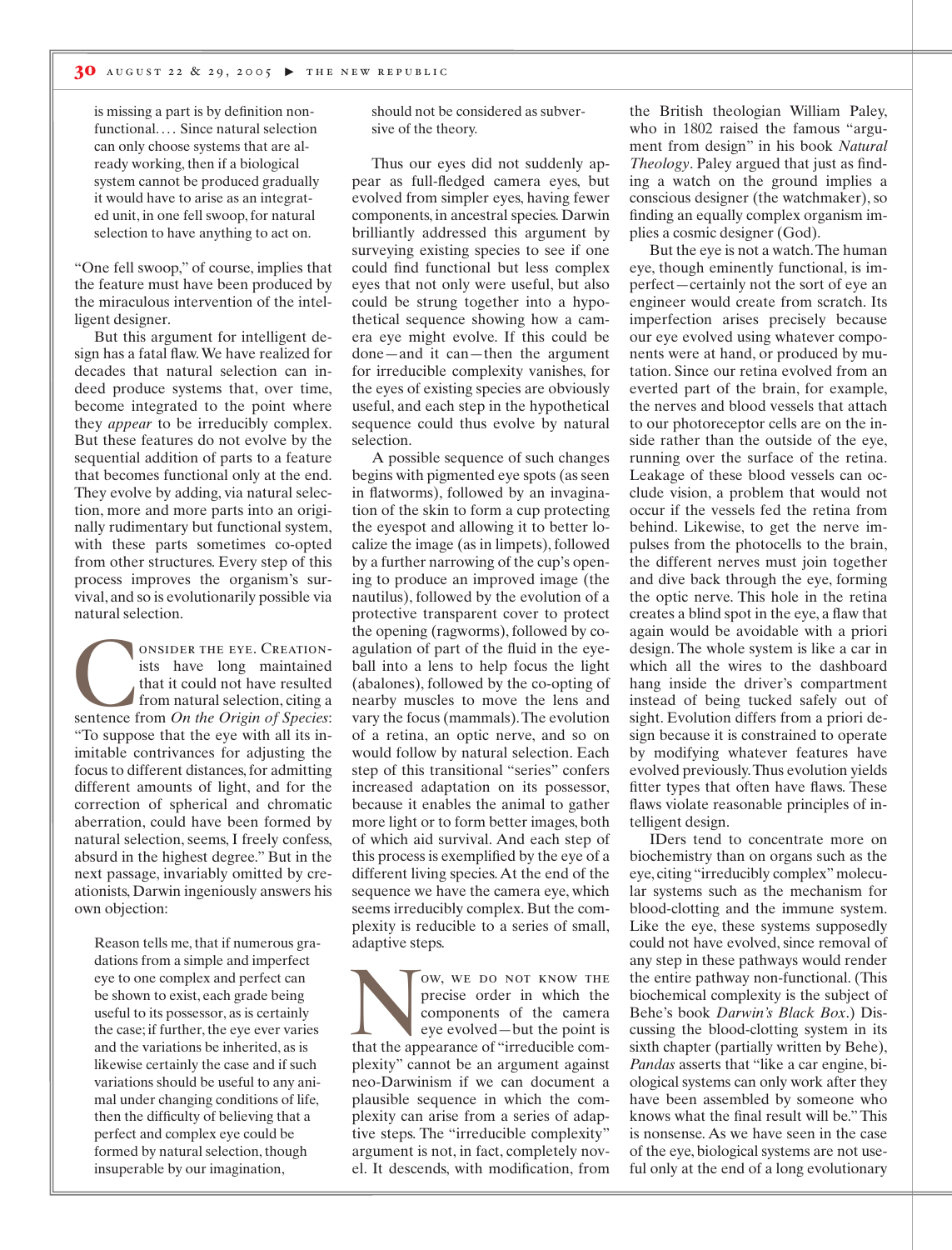process, but during every step of that process. And biochemical systems—like all adaptations created by natural selection—are not assembled with foresight. Whatever useful mutations happen to arise get folded into the system.

There is no doubt that many biochemical systems are dauntingly complex. A diagram of the blood-clotting pathway looks like a complicated circuit board, with dozens of proteins interacting with one another to one end: healing a wound. And the system seems irreducibly complex, because without any of several key proteins, the blood would not clot. Yet such biochemical systems evolved in the same way that the eye evolved, by adding parts successively and adaptively to simpler, functioning systems. It is more difficult to trace the evolution of biochemical pathways than of anatomical structures because the ancestral metabolic pathways are no longer present. But biologists are beginning to provide plausible scenarios for how "irreducibly complex" biochemical pathways might have evolved. As expected, these systems involve using bits co-opted from other pathways originally having different functions. (Thus, one of the enzymes in the blood-clotting system also plays a role in digestion and cell division.) In view of our progress in understanding biochemical evolution, it is simply irrational to say that because we do not completely understand how biochemical pathways evolved, we should give up trying and invoke the intelligent designer. If the history of science shows us anything, it is that we get nowhere by labeling our ignorance "God."

# **VI.**

IM NSOFAR AS INTELLIGENT-DESIGN<br>theory can be tested scientifically,<br>it has been falsified. Organisms sim-<br>ply do not look as if they had been<br>intelligently designed. Would an intellinsofar as intelligent-design theory can be tested scientifically, it has been falsified. Organisms simply do not look as if they had been gent designer create millions of species and then make them go extinct, only to replace them with other species, repeating this process over and over again? Would an intelligent designer produce animals having a mixture of mammalian and reptilian traits, at exactly the time when reptiles are thought to have been evolving into mammals? Why did the designer give tiny, non-functional wings to kiwi birds? Or useless eyes to cave animals? Or a transitory coat of hair to a human fetus? Or an appendix, an

injurious organ that just happens to resemble a vestigial version of a digestive pouch in related organisms? Why would the designer give us a pathway for making vitamin C, but then destroy it by disabling one of its enzymes? Why didn't the intelligent designer stock oceanic islands with reptiles, mammals, amphibians, and freshwater fish, despite the suitability of such islands for these species? And why would he make the flora and fauna on those islands resemble that of the nearest mainland, even when the environments are very different? Why, about a million years ago, would the designer produce creatures that have an apelike cranium perched atop a humanlike skeleton? And why would he then successively replace these creatures with others having an ever-closer resemblance to modern humans?

There are only two answers to these questions: either life resulted not from intelligent design, but from evolution; or the intelligent designer is a cosmic prankster who designed everything to make it look as though it had evolved. Few people, religious or otherwise, will find the second alternative palatable. It is the modern version of the old argument that God put fossils in the rocks to test our faith.

The final blow to the claim that intelligent design is scientific is its proponents' admission that we cannot understand the designer's goals or methods. Behe owns up to this in *Darwin's Black Box*: "Features that strike us as odd in a design might have been placed there by the designer for a reason—for artistic reasons, to show off, for some as-yetundetectable practical purpose, or for some unguessable reason—or they might not." And, discussing skeletal differences between placental and marsupial mammals,*Pandas* notes:

Why were not the North American placentals given the same bones? Would an intelligent designer withhold these structures from placentals if they were superior to the placental system? At present we do not know; however, we all recognize that an engineer can choose any of several different engineering solutions to overcome a single design problem. An intelligent designer might reasonably be expected to use a variety (if a limited variety) of design approaches to produce a single engineering solution, also. Even if it is assumed that an intelligent designer did indeed have a good reason for every decision that was made, and for including every trait in each organism, it does not follow that such reasons will be obvious to us.

Well, if we admit that the designer had a number of means and motives, which can be self-contradictory, arbitrary, improvisatory, and "unguessable," then we are left with a theory that cannot be rejected. Every conceivable observation of nature, including those that support evolution, becomes compatible with ID, for the ways of the designer are unfathomable. And a theory that cannot be rejected is not a scientific theory. If IDers want to have a genuinely scientific theory, let them propose a model that can be rigorously tested.

IVEN ITS LACK OF RIGOR, ONE<br>
might expect that ID theory<br>
would not inspire much sci-<br>
entific research. And there<br>
is virtually none. Despite the claims of might expect that ID theory would not inspire much scientific research. And there ID to be a program of research, its adherents have published only one refereed paper supporting ID in a scientific journal: a review of ID by Stephen C. Meyer, the director of the Discovery Institute's Center for Science and Culture, which appeared in the *Proceedings of the Biological Society of Washington*. This paper merely rehashes ID arguments for why natural selection and evolution cannot explain the diversity of life and then asserts that intelligent design is the only alternative. It distorts the evolutionary literature it purports to review, and it neither advances new scientific arguments nor suggests any way that ID better explains patterns in nature. Not surprisingly, the Council of the Biological Society of Washington later disowned the paper because it did

#### RESEARCH ASSOCIATE/PERSONAL ASSISTANT

New York City-Highly intelligent, resourceful individuals with exceptional communication skills sought to undertake research projects and administrative tasks for one of Wall Street's most successful entrepreneurs. We welcome applications from writers, musicians, artists, or others who may be pursuing other professional goals in the balance of their time. \$90-110k/yr to start (depending on qualifications). Resume to: gen8R@spsfind.com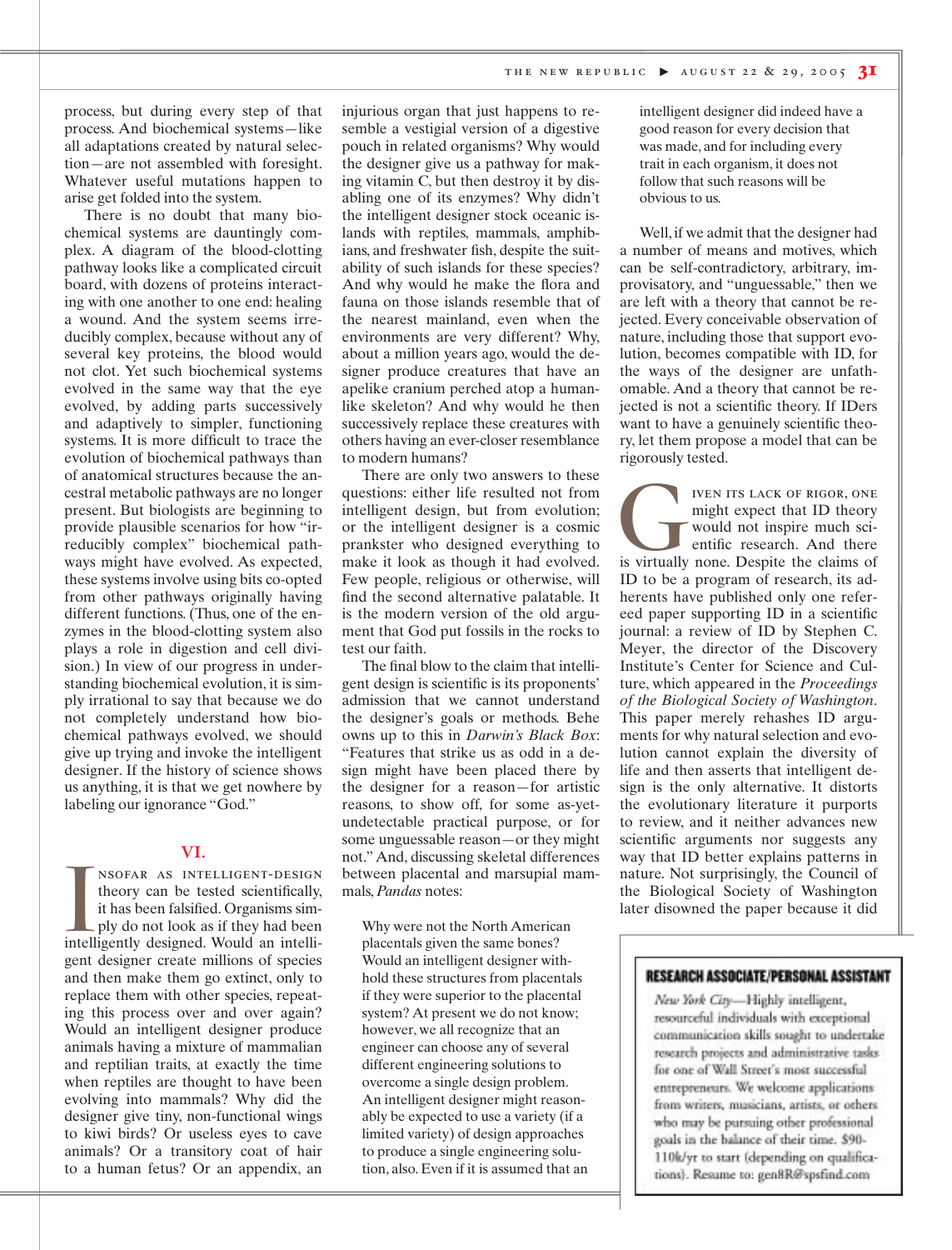"not meet the scientific standards of the *Proceedings*."

The gold standard for modern scientific achievement is the publication of new results in a peer-reviewed scientific journal. By that standard, IDers have failed miserably. As William Dembski himself noted, "There are good and bad reasons to be skeptical of intelligent design. Perhaps the best reason is that intelligent design has yet to establish itself as a thriving scientific research program." IDers desperately crave scientific respectability, but it is their own theory that prevents them from attaining it. Thus, while IDers demand that evolutionists produce thousands of transitional fossils and hundreds of detailed scenarios about the evolution of biochemical pathways, they put forth no observations supporting the plausibility of a supernatural designer, nor do they show how appeal to such a designer could explain the fossil record, embryology, and biogeography better than neo-Darwinism. Herbert Spencer could have been describing ID when he declared that "those who cavalierly reject the Theory of Evolution as not being adequately supported by facts, seem to forget that their own theory is supported by no facts at all. Like the majority of men who are born to a given belief, they demand the most rigorous proof of any adverse belief, but assume that their own needs none."

Finally, the reliance of ID on supernatural intervention means that the enterprise cannot be seen, strictly speaking, as scientific. In his rejection of scientific creationism in *McLean* v. *Arkansas*, Judge Overton described the characteristics of good science:

(1) It is guided by natural law;

(2) It has to be explanatory by reference to natural law;

(3) It is testable against the empirical world;

(4) Its conclusions are tentative, i.e.,

are not necessarily the final word; and (5) It is falsifiable.

By invoking the repeated occurrence of supernatural intervention by an intelligent designer to create new species and new traits, ID violates criteria 1 and 2; and in its ultimate reliance on Christian dogma and God, it violates criteria 3, 4, and 5.

In candid moments, usually when writing for or speaking to a religious audience, IDers admit the existence not

only of supernatural acts as a part of their theory, but also of Christian supernatural acts. In a foreword to a book on creationism, Johnson wrote: "The intelligent design movement starts with the recognition that 'In the beginning was the Word,' and 'In the beginning God created.' Establishing that point isn't enough, but it is absolutely essential to the rest of the gospel message." And here is Dembski writing in *Touchstone*, a Christian magazine: "The world is a mirror representing the divine life.... Intelligent design readily embraces the sacramental nature of physical reality. Indeed intelligent design is just the Logos theology of John's Gospel restated in the idiom of information theory." Indeed, in the manuscript draft of the first edition of *Pandas,* the terms "creationism," "creationist," and "creation" are used repeatedly instead of the equivalent ID terms, and "creationism" is defined identically to "intelligent design" in the published version. Nothing gives a clearer indication that one ancestor of this textbook was the Bible.

T IS CLEAR, THEN, THAT INTELLI-<br>gent design did not arise because<br>of some long-standing problems<br>with evolutionary theory, or be-<br>cause new facts have called neot is clear, then, that intelligent design did not arise because of some long-standing problems with evolutionary theory, or be-Darwinism into question. ID is here for only one reason—to act as a Trojan horse poised before the public schools: a seemingly secular vessel ready to inject its religious message into the science curriculum. The contents of *Pandas*, and of the other writings of IDers, are simply a cunning pedagogical ploy to circumvent legal restrictions against religious creationism. (With any luck, though, the publicity will backfire. Last month *The York Dispatch* in Pennsylvania reported that the Foundation for Thought and Ethics, the group that publishes this textbook and others designed to present "a Christian perspective," wanted to intervene in the Dover lawsuit. According to John Buell, the foundation's president, the association of ID with creationism "would make the book radioactive," and his outfit could lose as much as \$525,000 in sales.)

ID is part of what Johnson candidly calls the "wedge strategy," a carefully crafted scheme that begins with the adoption of intelligent design as an alternative theory to evolution, after which ID will edge out evolution until it is the only view left, after which it will become full-blown biblical creationism. The ultimate goal is to replace naturalist science with spiritualist thinking, and the method is to hammer the wedge of ID into science at its most vulnerable point: public education. In Johnson's own words:

So the question is:"How to win?" That's when I began to develop what you now see full-fledged in the "wedge" strategy:"stick with the most important thing," the mechanism and the building up of information. Get the Bible and the Book of Genesis out of the debate because you do not want to raise the so-called Bible-science dichotomy. Phrase the argument in such a way that you can get it heard in the secular academy and in a way that tends to unify the religious dissenters.That means concentrating on,"Do you need a Creator to do the creating, or can nature do it on its own?" and refusing to get sidetracked onto other issues, which people are always trying to do.

Johnson was even more explicit in 1999 in remarks to a conference on "Reclaiming America for Christ." Rob Boston reported Johnson's remarks in *Church & State* magazine:

Johnson calls his movement "The Wedge."The objective, he said, is to convince people that Darwinism is inherently atheistic, thus shifting the debate from creationism v. evolution to the existence of God v. the nonexistence of God. From there people are introduced to "the truth" of the Bible and then "the question of sin" and finally "introduced to Jesus."

Other major figures in the ID movement have been equally clear about their religious motivations. Here is Dembski:

But there are deeper motivations. I think at a fundamental level, in terms of what drives me in this is that I think God's glory is being robbed by these naturalistic approaches to biological evolution, creation, the origin of the world, the origin of biological complexity and diversity.When you are attributing the wonders of nature to these mindless material mechanisms, God's glory is getting robbed.